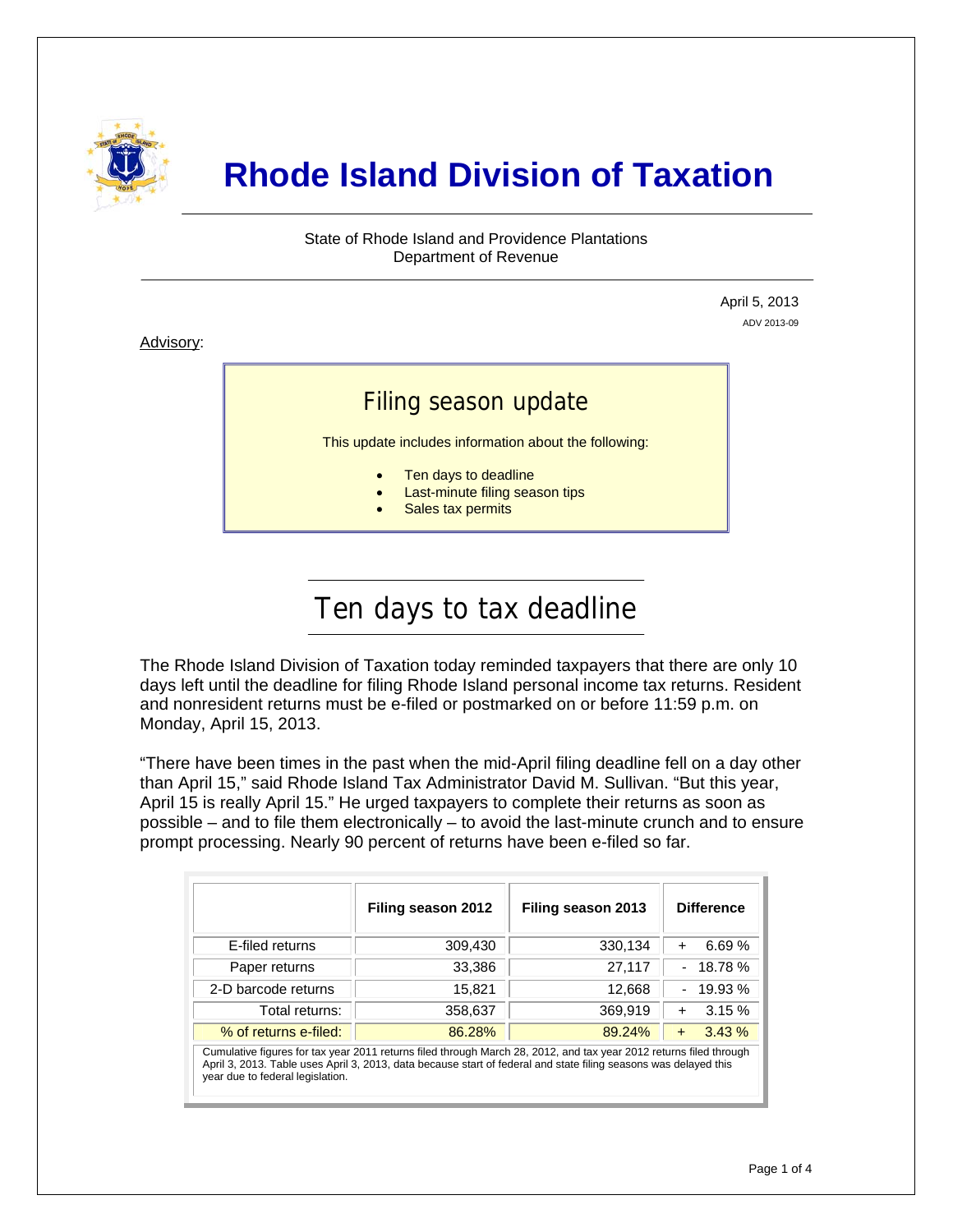# Free preparation and e-file

The Rhode Island Division of Taxation's website includes links to [five online tax](http://www.tax.ri.gov/misc/efile.php)[preparation programs](http://www.tax.ri.gov/misc/efile.php) that allow eligible taxpayers to prepare and file their federal and Rhode Island personal income tax returns at no charge.

The offers aren't for everyone. "Taxpayers should check to see if they're eligible, and then read each program's rules to make sure the program suits their needs," Sullivan said.

To take advantage of the offers, you must go through [the links on the Tax Division's](http://www.tax.ri.gov/misc/efile.php)  [website](http://www.tax.ri.gov/misc/efile.php) -- where you'll also find details about each offer. The companies behind the offers are part of the Free File Alliance, a consortium of tax software providers that make versions of their free-file products available [through the Internal Revenue Service](http://www.irs.gov/uac/Free-File:-Do-Your-Federal-Taxes-for-Free).

Forms, instructions

Looking for forms, instructions, booklets, and additional information in advance of the April 15 filing deadline? You have several options:

- Download them from the [Tax Division's website](http://www.tax.ri.gov/taxforms/personal.php).
- Obtain them by visiting the agency's first-floor lobby, One Capitol Hill, Providence, between 8:30 a.m. and 4 p.m. business days.
- Have them sent to you by calling the agency's forms request line at (401) 574-8970.

The Tax Division has also issued [a special edition of its newsletter](http://www.tax.ri.gov/newsletter/Rhode%20Island%20Division%20of%20Taxation%20Newsletter%20--%20Special%20Edition%20--%20Filing%20Season%202013.pdf) with helpful information about what's new for this filing season. If you have questions about your taxes, call the Tax Division at (401) 574-8829 from 8:30 a.m. to 3:30 p.m. business days. (When calling, please select option 3.)

#### Getting an extension

If you can't file your Rhode Island personal income tax return by the April 15, 2013, deadline, you can file for an automatic six-month extension. It'll push your filing deadline out to October 15, 2013. The extension is for resident and nonresident returns.

**No balance due:** If you are not required to make a payment by April 15 – because your calculations show that you paid in a sufficient amount last year, for example – don't file the Rhode Island extension form. But when you file your Rhode Island return by the October 15 deadline, attach a copy of your federal extension application.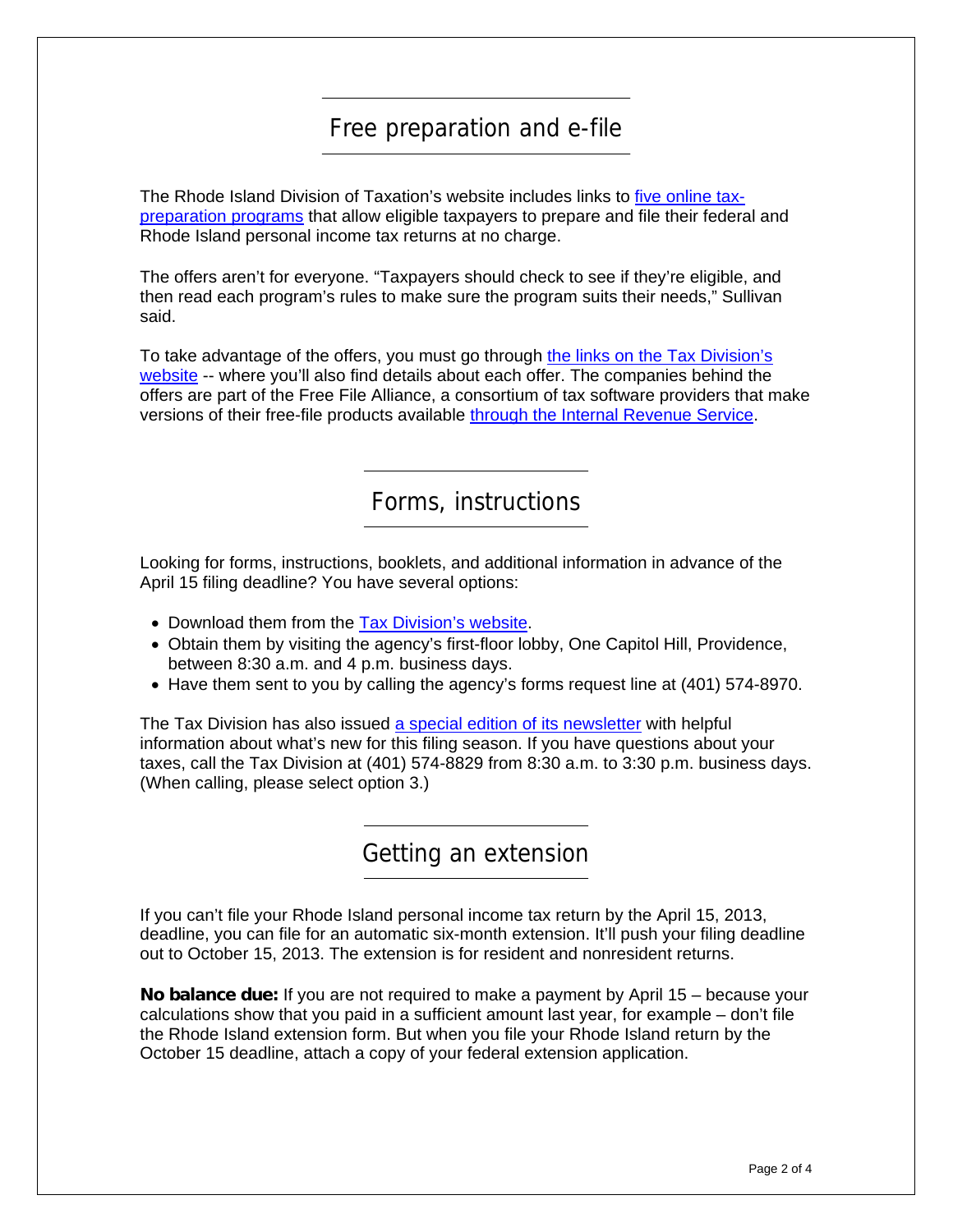**Balance due:** Remember that it's an extension of the time to file, not of the time to pay. "You still must pay what you owe by April 15, or face penalty and interest charges," said Peter McVay, associate director of revenue services.

 For information about how to make a proper estimate when filing for an extension, please see the [latest issue of the Division of Taxation newsletter.](http://www.tax.ri.gov/newsletter/Rhode%20Island%20Division%20of%20Taxation%20newsletter%20-%202nd%20Q%202013.pdf)

If you'll have a balance due, file [Form RI-4868](http://www.tax.ri.gov/forms/2012/Income/2012%20RI-4868.pdf) on paper. (If you'll have a balance due in April and [pay it by credit card,](http://www.tax.ri.gov/misc/creditcard.php) you don't have to file a Form RI-4868. A third-party fee is charged when you pay by credit card.)

If you can't pay what you owe by April 15, file anyway to avoid the failure-to-file (late filing) penalty, then enter into an agreement to pay what you owe over time, in installments. To learn more about such payment plans, call the Tax Division's Compliance & Collections section, at (401) 574-8941. (Have a copy of your return handy when you call.)

Deadline for other forms

April 15 is the final deadline for property-tax relief claims on [Form RI-1040H](http://www.tax.ri.gov/forms/2012/Income/2012%201040H.pdf) and for the residential lead abatement credit on [Form RI-6238](http://www.tax.ri.gov/forms/2012/Credits/2012%20Lead%20Paint%20Credit.pdf). Even if you plan to file your regular return on extension, you still must file your claims for property-tax relief and for the residential lead abatement credit by April 15.

April 15 is also the filing deadline for calendar-year limited liability companies (LLCs) that are taxed as pass-through entities and that file their return on [Form RI-1065](http://www.tax.ri.gov/forms/2012/Corp/2012%20RI-1065.pdf). It is also the deadline for calendar-year limited partnerships (LPs), limited liability partnerships (LLPs), general partnerships, and single-member LLCs that file their annual return on [Form RI-1065](http://www.tax.ri.gov/forms/2012/Corp/2012%20RI-1065.pdf) (a portion of which is shown below).



**Rhode Island Partnership Income Return** TO BE FILED BY LLCs, LLPs, LPs and Partnerships for calendar year 2012 2012 or fiscal year beginning  $-$  - ending Due on or before the 15<sup>th</sup> day of the 4<sup>th</sup> month after close of the taxable year

#### Estimated tax payments

If you make quarterly estimated payments of Rhode Island personal income tax, don't forget that the deadline for the first such payment of 2013 is April 15, 2013. If you didn't receive a booklet in the mail, you may use the payment coupons and instructions posted on the Division of Taxation website: [Form RI-1040ES.](http://www.tax.ri.gov/forms/2013/Income/2013%20RI-1040ES%20-%20web%20version.pdf)